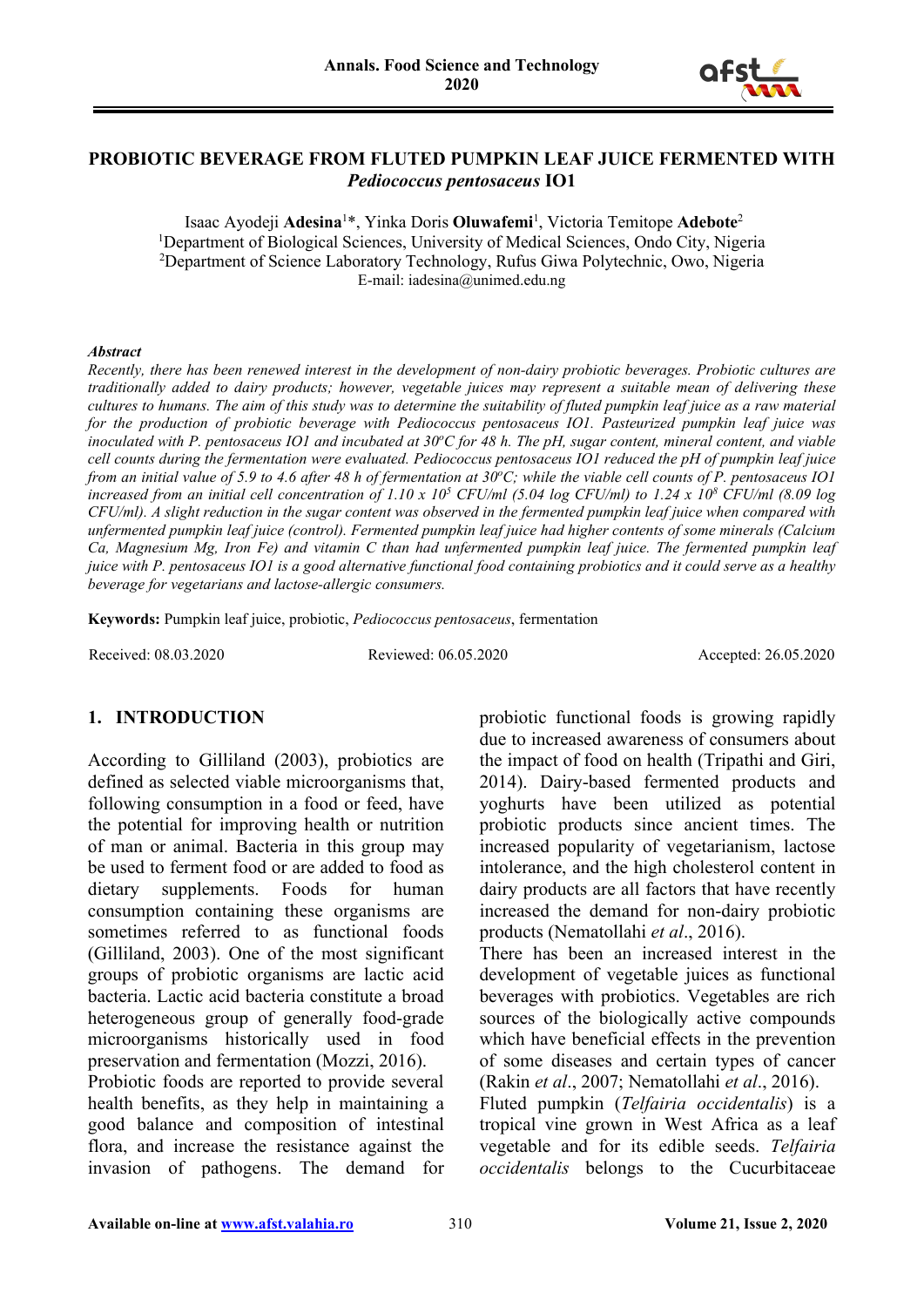

family and is more popular in the South-Eastern part of Nigeria (Akwaowo *et al*., 2000). Fluted pumpkin is widely cultivated for its palatable and nutritive value than other tropical vegetables (Eseyin *et al*., 2014). Previous studies have reported that fluted pumpkin leaves are rich in minerals (such as iron, potassium, sodium, phosphorus, calcium, and magnesium), vitamins (such as thiamine, riboflavin and ascorbic acid), antioxidants, and phytochemicals (Akwaowo *et al*., 2000; Oboh, 2005; Kayode and Kayode, 2010; Eseyin *et al*., 2014).

The objective of this study was to determine the suitability of fluted pumpkin leaf juice as a raw material for the production of probiotic beverage with *Pediococcus pentosaceus* IO1.

# **2. MATERIALS AND METHODS**

## **2.1 Preparation of Pumpkin Leaf Juice**

Pumpkin leaves (*Telfairia occidentalis*) were purchased from a local market and kept at 4°C prior to use. After the pumpkin leaves were washed thoroughly, the juice was extracted and prepared from the leaves using a juice extractor under aseptic condition. The freshly prepared pumpkin juice was pasteurized at 80°C for 5 min.

## **2.2 Bacterial Strain and Growth Condition**

A lactic acid bacterial strain, *Pediococcus pentosaceus* IO1, was used for this study. *Pediococcus pentosaceus* IO1 was grown anaerobically at 30°C for 24 h in de Man Rogosa Sharpe (MRS) broth.

# **2.3 Fermentation of Pumpkin Leaf Juice**

Probiotic pumpkin leaf juice preparation was done by fermentation with *P. pentosaceus* IO1 according to the methodology described by Yoon *et al*. (2006). Pasteurized pumpkin leaf juice was inoculated with 2% of 24 h old inoculum of *P. pentosaceus* IO1 and incubated at 30°C for 48 h. The juice sample without inoculum of *P. pentosaceus* served as the control. Samples were taken at 0, 24, and 48 h for chemical and microbiological analyses.

## **2.4 Chemical Analyses**

The pH of pumpkin leaf juice was measured with a pH meter standardized with buffer solution of 4.0 and 7.0 (AOAC, 2005). Sugar content (total soluble solid) expressed as <sup>o</sup>Brix was determined using a refractometer (Sanchez-Moreno *et al*., 2003). Vitamin C (Ascorbic acid) content of the juice was determined by the method of AOAC (2005). Minerals (calcium, magnesium, and iron) were determined using atomic absorption spectrophotometer (AOAC, 2005). Sodium and potassium contents were determined using the flame photometric method (AOAC, 2005).

## **2.5 Microbiological Analysis**

Viable cell counts (log CFU/ml) of lactic acid bacterial culture were determined by the standard plate method with MRS agar after 48 h of incubation at 30°C.

## **2.6 Statistical Analysis**

All experiments were carried out in duplicate. The results are expressed as mean  $\pm$  S. D. (standard deviation). The SPSS software package for MS Windows version 16 was used to analyze the experimental data.

#### **3. RESULTS AND DISCUSSION**

#### **3.1 Physicochemical Characteristics of the Fluted Pumpkin Leaf Juice During Fermentation**

The result of pH revealed that there was a reduction in pH from an initial value of 5.9 in unfermented pumpkin leaf juice (control) to a pH of 4.6 in juice treated with *Pediococcus pentosaceus* IO1 after 48 h of fermentation (Figure 1). The pH value of pumpkin leaf juice dropped from 5.9 to 4.6 due to the production of acidic metabolites such as lactic acid by *Pediococcus pentosaceus* IO1. Due to acid production, most lactic acid bacterial strains are able to inhibit the growth of undesirable accompanying microorganisms in fermentation medium. It is well known that lactic acid increases the nutritional value of fermented bioproducts by engendering better taste and structure of the fermented bioproducts (Rakin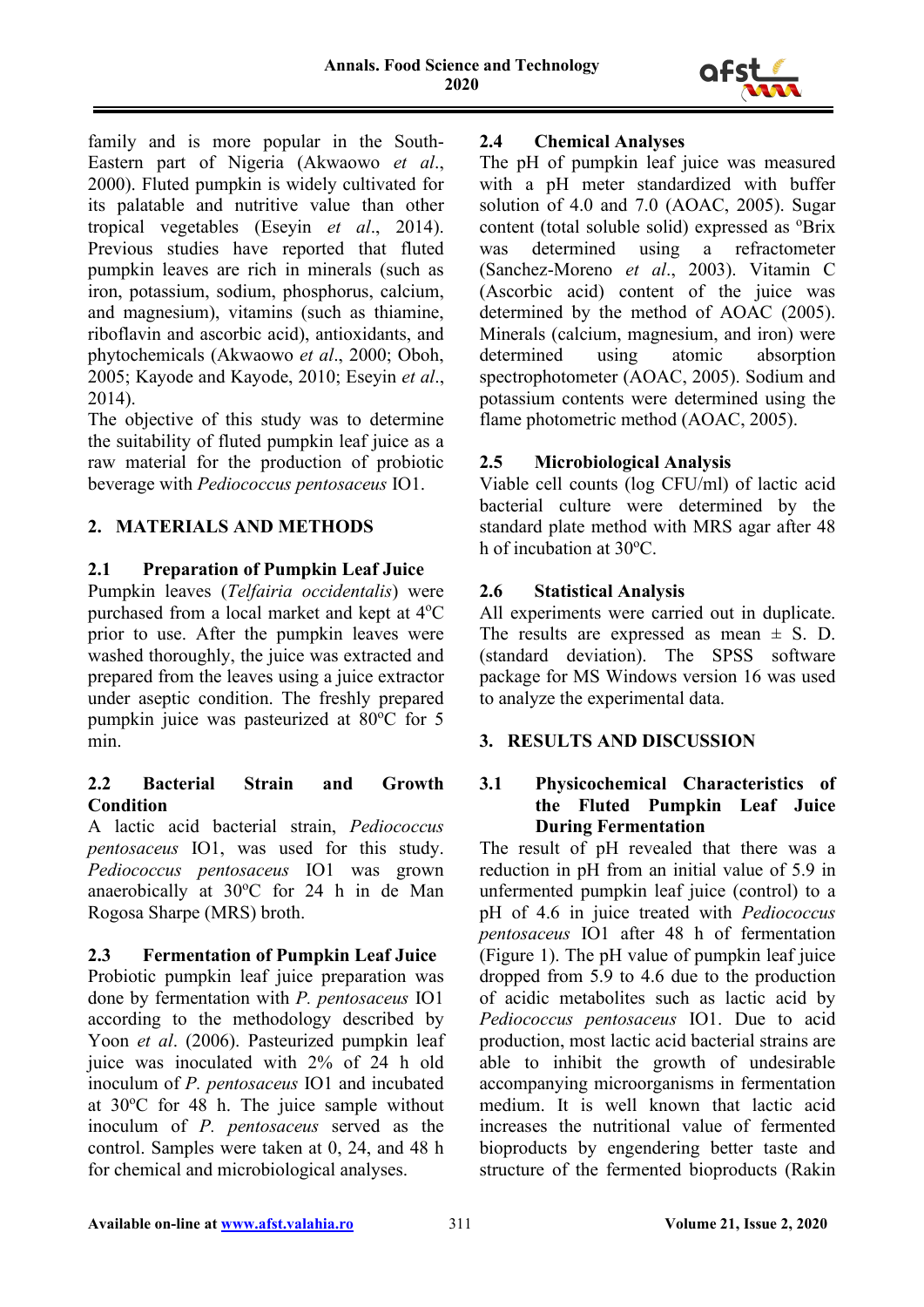

*et al*., 2007; Kun *et al*., 2008). Similarly, Yoon *et al*. (2006) reported a reduction in pH value of cabbage juice by three species of lactic acid bacteria (*Lactobacillus casei*, *L. plantarum*, and *L. delbrueckii*) during 72 h of fermentation.



**Fig. 1: pH value of pumpkin leaf juice (control) and juice treated with** *P. pentosaceus* **IO1 during fermentation**

The content of sugar in pumpkin leaf juice at the end of fermentation is shown in Figure 2.



**Fig. 2: Sugar content in pumpkin leaf juice after 48 h of fermentation**

The result shows that the content of sugar in unfermented juice (control) was higher than the fermented juice. This result suggests that some of the soluble sugars may have been utilized by *P. pentosaceus* IO1 for its growth, and a part of the soluble sugar may also have been converted

to lactic acid which increases the acidity of the fermented juice (Rodrigues *et al*., 2012). Rodrigues *et al*. (2012) reported that total sugars in probiotic orange and peach juices decreased during fermentation and storage, which was attributed to the growth of probiotic culture used and sugar fermentation. These results reflect those of Panda *et al*. (2017) who also found a reduction in the total sugar content and total soluble solid of prickly pears juice during probiotic fermentation.

The content of vitamin C in pumpkin leaf juice after 48 h of fermentation is shown in Figure 3. Vitamin C content was higher in fermented juice with *P. pentosaceus* IO1 than the unfermented juice (control). A slight increase in vitamin C content from 21.49 mg/100g to 22.3 mg/ 100g was observed in the fermented pumpkin leaf juice after 48 h of fermentation. This finding is contrary to that of Panda *et al*. (2017) who observed a significant reduction in the ascorbic acid (vitamin C) content of Prickly pears juice during fermentation. The increase in the vitamin C (ascorbic acid) content of the fermented pumpkin leaf juice observed in this study is desired not only from the nutritional point of view, but also due to the fact that it could promote anaerobic conditions acting as an oxygen scavenger (Shah *et al*., 2010; Buruleanu *et al*., 2013).



**Fig. 3: Vitamin C content in pumpkin leaf juice after 48 h of fermentation**

Vitamin C is the major water-soluble antioxidant and acts as a free radical scavenger. The regular intake of fresh vegetables, containing vitamin C along with many other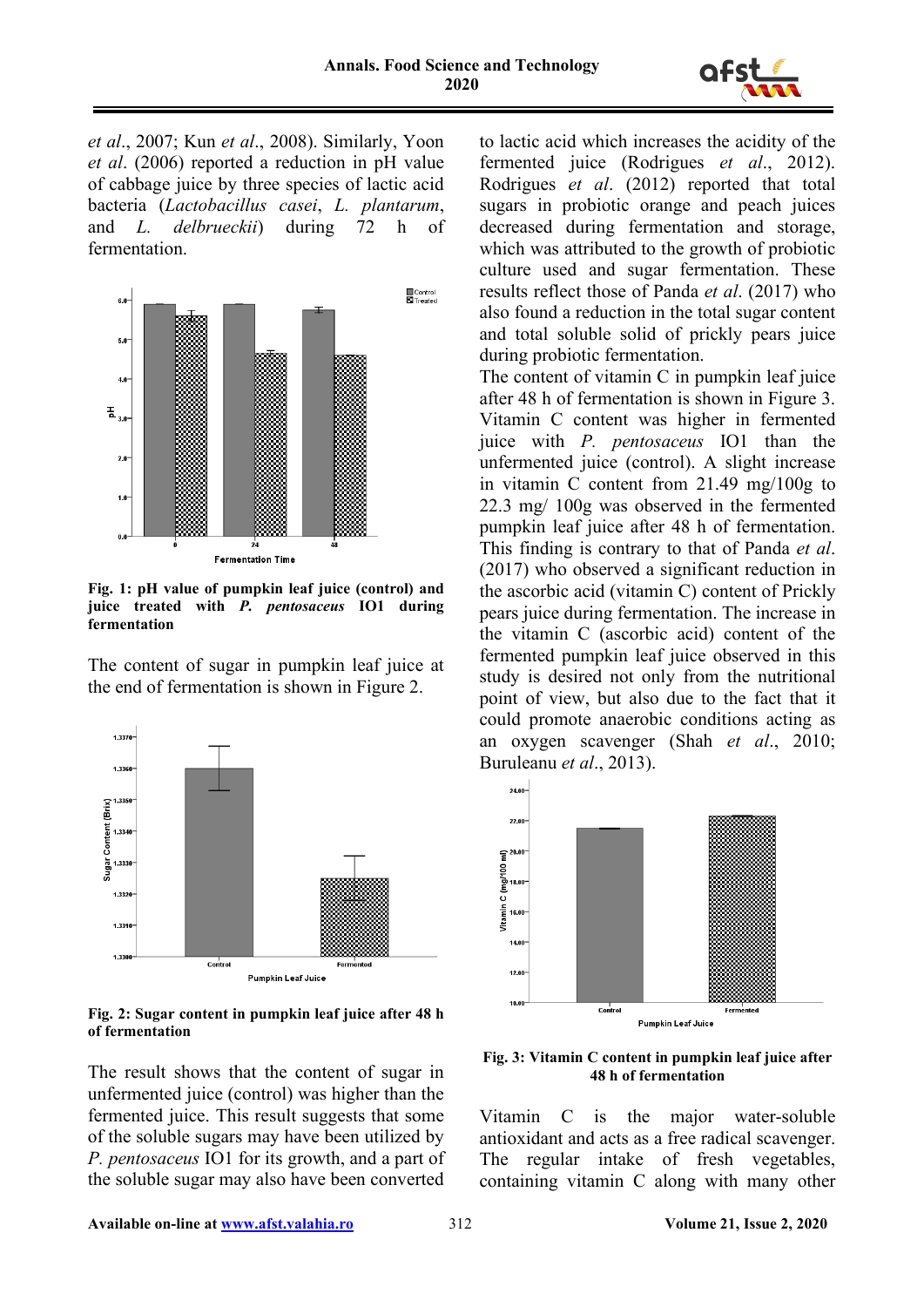

vitamins and micronutrients, can reduce the incidence of various cancers (Kakizoe, 2003).

The contents of minerals in fermented pumpkin leaf juice are presented in Table 1. The result shows that the fermented pumpkin leaf juice had higher contents of some minerals (calcium, magnesium, and iron) than had unfermented pumpkin leaf juice (control).

**Table 1: Mineral contents (mg/100 ml) in pumpkin leaf juice after 48 h of fermentation**

| <b>Mineral</b><br>contents | Control                  | <b>Fermented</b><br>Juice |
|----------------------------|--------------------------|---------------------------|
| Calcium (Ca)               | $58.004 \pm 1.41$        | $63.004 \pm 1.40$         |
| Magnesium<br>(Mg)          | $87.00\text{h} \pm 0.10$ | $94.00^{\circ}$ ±0.10     |
| Potassium $(K)$            | $406.00a_{\pm}2.83$      | $396.00^{b} \pm 1.41$     |
| Sodium (Na)                | $18.00^a \pm 1.41$       | $16.00^{\circ}$ ±2.00     |
| Iron (Fe)                  | $1.00^a \pm 0.02$        | $1.40^a \pm 0.01$         |

A possible explanation for this might be that *P. pentosaceus* IO1 strain utilized a small part of these minerals for its growth. Increase in some of the mineral contents confers additional nutritional benefits to this functional beverage from fluted pumpkin leaf juice. Fermented pumpkin leaf juice can be a good source of iron and can therefore alleviate iron deficiency. The high content of iron in the extract of fluted pumpkin leaves has been given as the reason for its administration as blood tonic in the traditional treatment of anemia (Eseyin *et al*., 2014).

# **3.2 Probiotic Culture Viability in Fluted Pumpkin Leaf Juice**

The changes of viable cell counts of *P. pentosaceus* IO1 during fermentation of pumpkin leaf juice are presented in Figure 4. The viable cell counts of *P. pentosaceus* IO1 increased significantly from an initial cell concentration of 5.04 log CFU/ml to 8.09 log CFU/ml after 48 h of fermentation. *Pediococcus pentosaceus* IO1 was found capable of growing well in pumpkin leaf juice.



**Fig. 4: Viable cell count of** *P. pentosaceus* **IO1 in inoculated pumpkin leaf juice during fermentation**

It could survive the low pH in the fermented pumpkin leaf juice. The low pH influenced the growth of P. pentosaceus IO1 by allowing it to grow rapidly in the juice. Based on these results, pumpkin leaf juice appeared to be very promising as a growth medium for Pediococci. Pereira *et al*. (2013) reported that viable cell counts of *Lactobacillus casei*, used as probiotic bacteria, increased in cashew apple juice during fermentation. Growth capacity of probiotic bacteria is important for the success of fermentation processes and the viability of these bacteria is crucial for the quality and stability of fermented products (Kun *et al*., 2008). Fermented products containing at least 7.0 log CFU/ml of viable probiotic bacteria at the time of consumption confers beneficial effects on intestinal microflora of the host (Gobbetti *et al*., 2010).

# **4. CONCLUSION**

Fluted pumpkin leaf juice could be used as a suitable substrate for the growth of *P. pentosaceus* IO1 strain. Based on the results of this study, it is concluded that *Pediococcus pentosaceus* IO1 could be used as a probiotic culture for production of a functional beverage from fluted pumpkin leaf juice. The fermented pumpkin leaf juice could serve as a healthy beverage for vegetarians and consumers who are allergic to lactose present in probiotic dairy products.